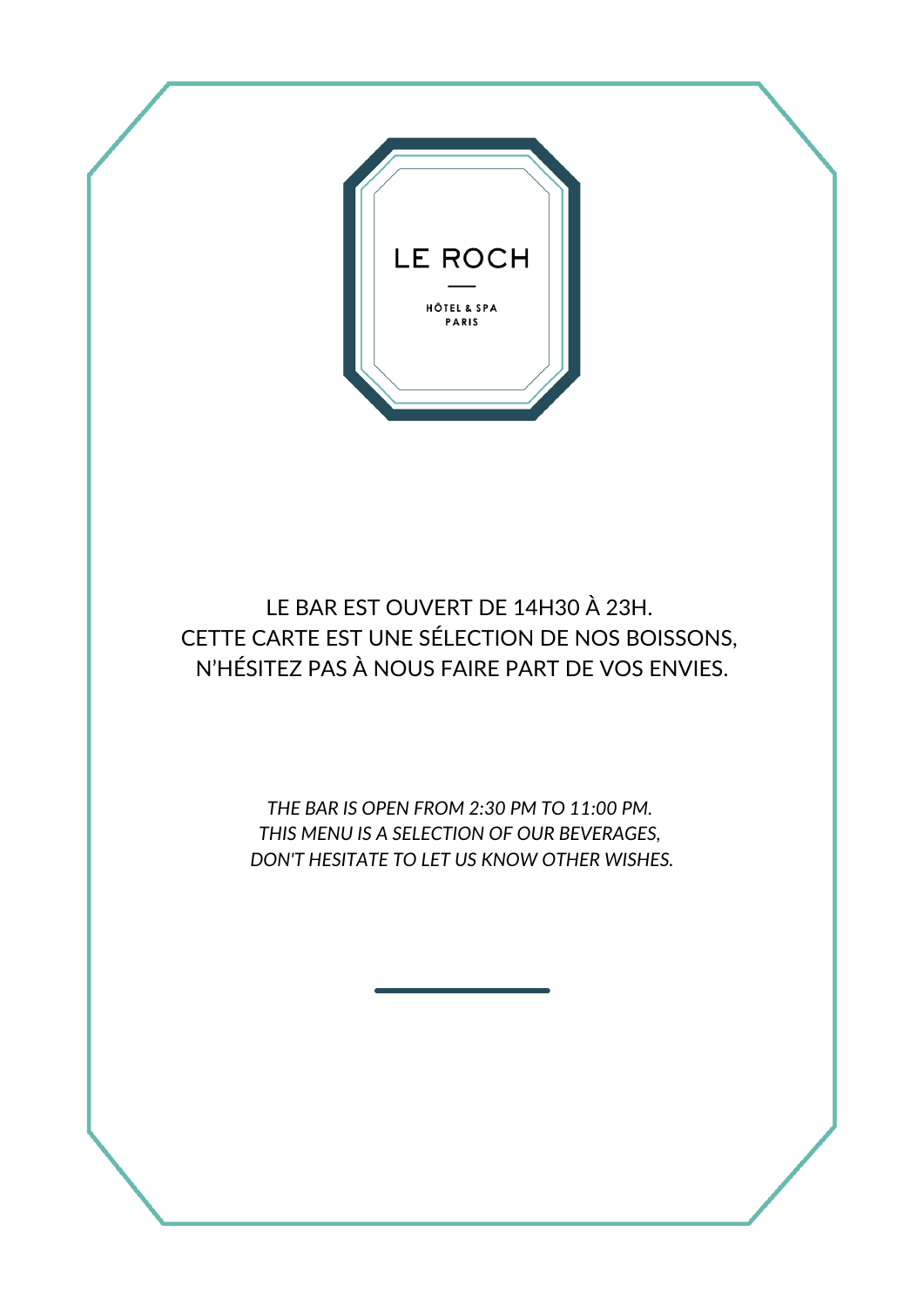# **COCKTAILS**

APEROL SPRITZ 15- *PROSECCO - APEROL - EAU GAZEUSE - ORANGE*

GIN TONIC 15- *GIN - TONIC - FEVER TREE*

COSMOPOLITAN 15- *VODKA - TRIPLE SEC - JUS DE CITRON VERT - JUS DE CRANBERRY*

NEGRONI 15- *CAMPARI - VERMOUTH ROUGE - GIN*

MOJITO 15- *RHUM - SUCRE - CITRON VERT - MENTHE*

DAIQUIRI 15- *RHUM - JUS DE CITRON - SUCRE*

PINA COLADA 15- *RHUM - JUS D'ANANAS - LAIT DE COCO*

WHISKY SOUR 15- *WHISKY - JUS DE CITRON - SUCRE - BLANC D'ŒUF*

OLD FASHION 15- *WHISKY - SUCRE - ORANGE - BITTER*

MOSCOW MULE 15- *VODKA - JUS DE CITRON - GINGER BEER*

# SÉLECTION DE VINS

|                                                                                                                                                                                             | 75 CL                    | 12.5 CL                      |
|---------------------------------------------------------------------------------------------------------------------------------------------------------------------------------------------|--------------------------|------------------------------|
| <b>CHAMPAGNES</b><br>VEUVE CLICQUOT - PONSARDIN BRUT - CHAMPAGNE<br>VEUVE CLICQUOT - PONSARDIN ROSÉ - CHAMPAGNE                                                                             | $90-$<br>$115 -$         | $19-$<br>$22 -$              |
| <b>BLANCS</b><br>CITÉ DE CARCASSONNE 2019 - PIERRE TAILLEUR DE VINS -LANGUEDOC<br>ASTRALABE 2021 - DOMAINE DU CHÊNE BLEU - PROVENCE<br>CHARDONNAY 2018 - ANDRÉ ET BERNARD LABRY - BOURGOGNE | $29-$<br>$45 -$<br>$57-$ | 9-<br>$11 -$<br>$12.5 -$     |
| ROSÉ<br>LÉON 2021 - DOMAINE FONTCHÊNE - PROVENCE                                                                                                                                            | $45 -$                   | $11 -$                       |
| <b>ROUGES</b><br>LE TEMPS EST VENU 2019- DOMAINE STÉPHANE OGIER - RHÔNE<br>CRU MONTPLAISIR 2019 - DOMAINE GONET-MÉDEVILLE - BORDEAUX<br>IRANCY 2019 - DOMAINE JEAN MARC BROCARD - BOURGOGNE | $51 -$<br>$49 -$<br>63-  | $11.5 -$<br>$11 -$<br>$13 -$ |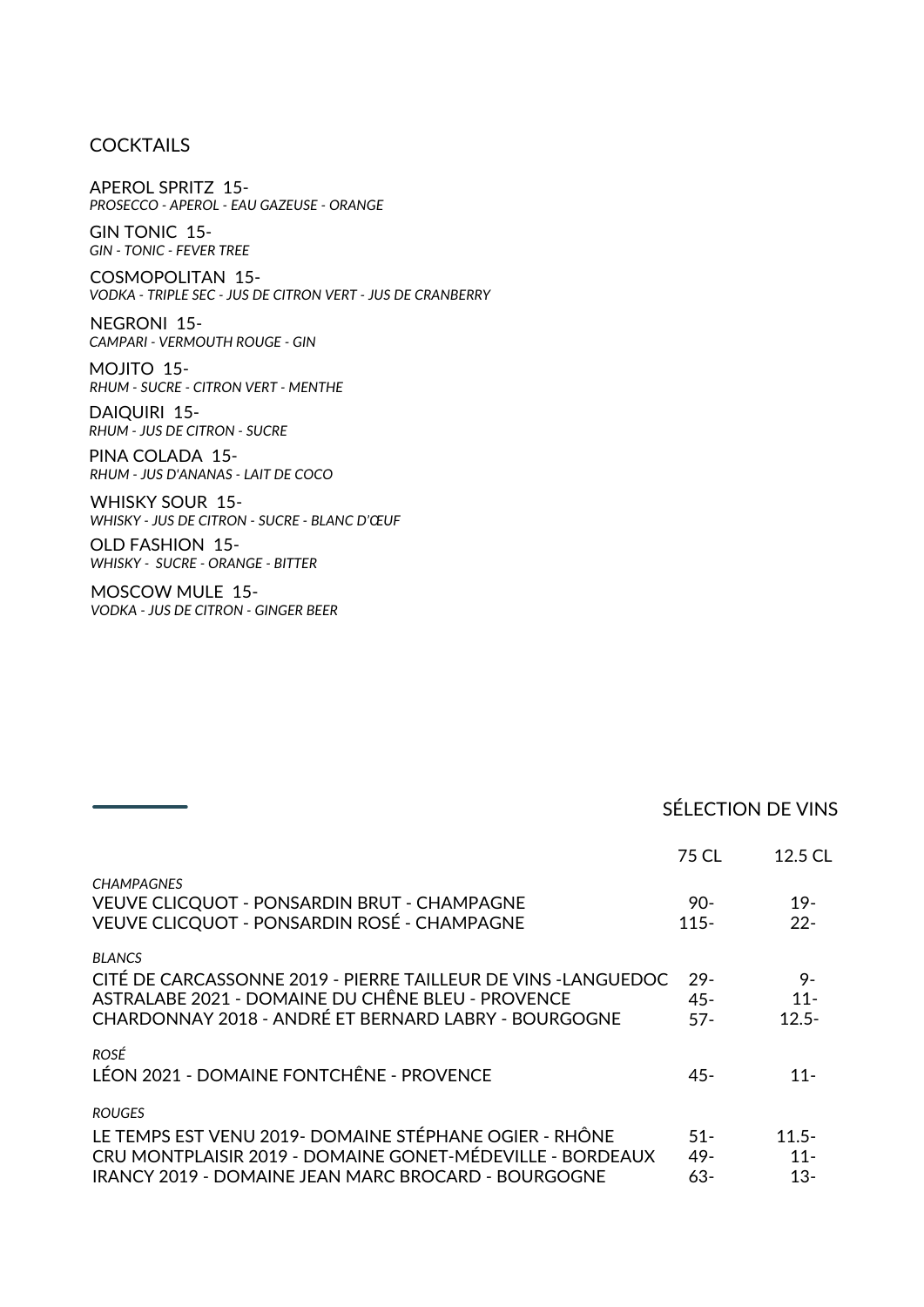SALADE DE TOMATES COLLECTION, MOZZARELLA DI BUFALA 16- *TOMATOES SALAD, MOZZARELLA DI BUFALA*

RILLETTES DE MAQUEREAUX AU CITRON CONFIT, PAIN GRILLÉ 10- *MACKERELS RILLETTES WITH CANDIED LEMON, TOASTED BREAD*

> TARAMA D'OURSINS ET BLINIS 14- *SEA URCHIN TARAMA AND BLINIS*

TRUITE FUMÉE DES PYRÉNÉES 22- *SMOKED TROUT FROM THE PYRENÉES*

PAIN BAGNAT VOLAILLE FERMIÈRE MAYONNAISE RAIFORT 18- *SANDWICH "BAGNAT" WITH FARM POULTRY, HORSERADISH MAYONNAISE*

> ASSIETTE DE CHARCUTERIES DU TARN 18- *TARN CHARCUTERIES PLATE*

SÉLECTION DE FROMAGES AFFINÉS 14- *MATURED CHEESES SELECTION*

CRÈME VANILLE CARAMEL 10- *VANILLA AND CARAMEL CREAM*

BROWNIE CHOCOLAT ET PÉCAN 10- *CHOCOLATE AND PECAN BROWNIE*

#### AUTRES BOISSONS

SODA 8- BIÈRES 9.5- *MAISON TWO DUDES COCA - COCA ZERO - GINGER ALE - GINGER BEER*

JUS DE FRUITS 8- *MAISON ALAIN MILLIAT 20 CL*

VIRGIN COCKTAILS 12- *SUR DEMANDE*

> EXPRESSO 5- *BRÛLERIE ELIE RUE SAINT ROCH*

DOUBLE EXPRESSO 8- CAPPUCCINO 8- *BRÛLERIE ELIE RUE SAINT ROCH*

*DISPONIBLE AVEC DU LAIT VÉGÉTAL*

DÉCAFÉINÉ 5- THÉ 8- INFUSION 8- *BRÛLERIE ELIE RUE SAINT ROCH DAMMANN FRÈRES DAMMANN FRÈRES*